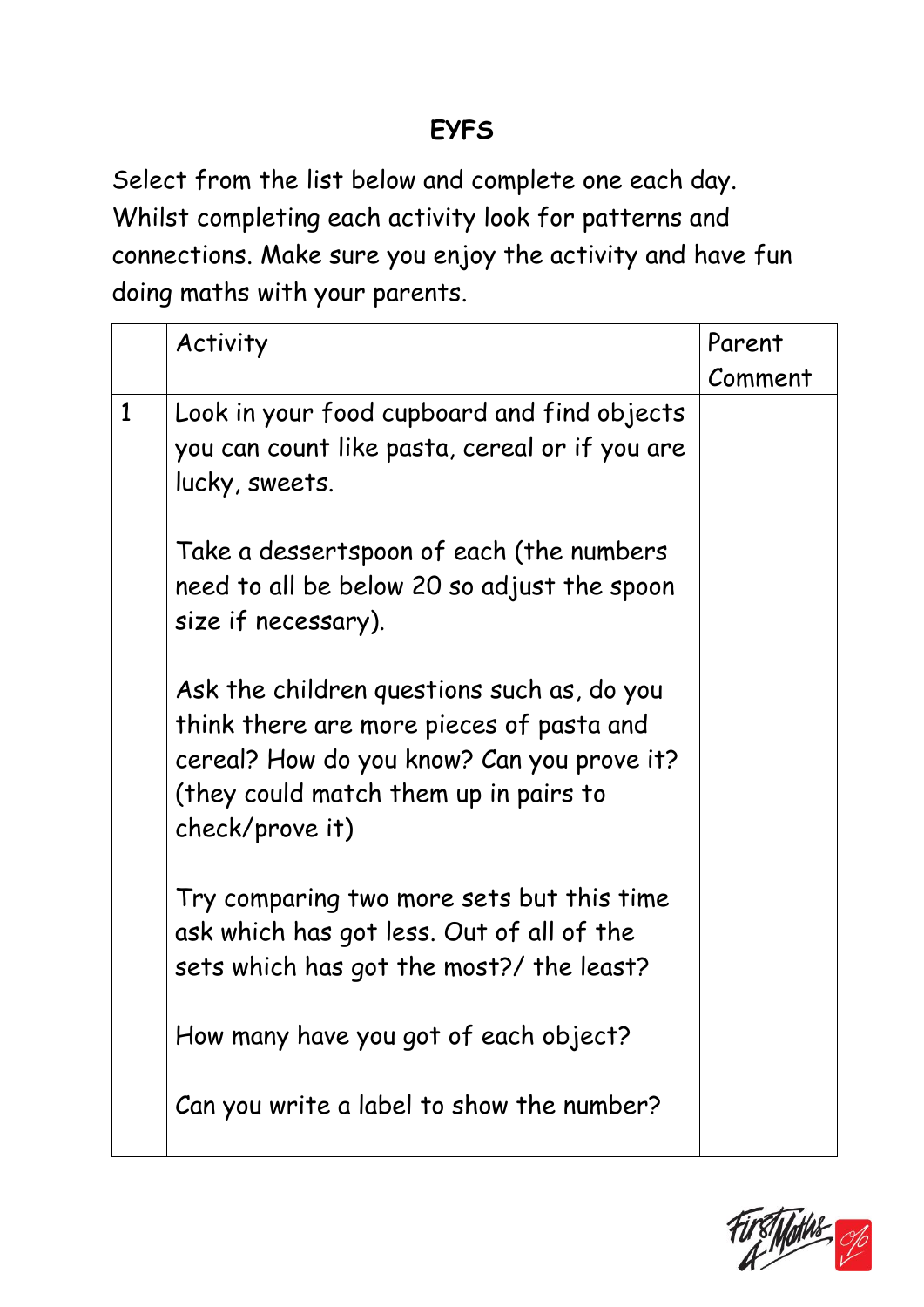

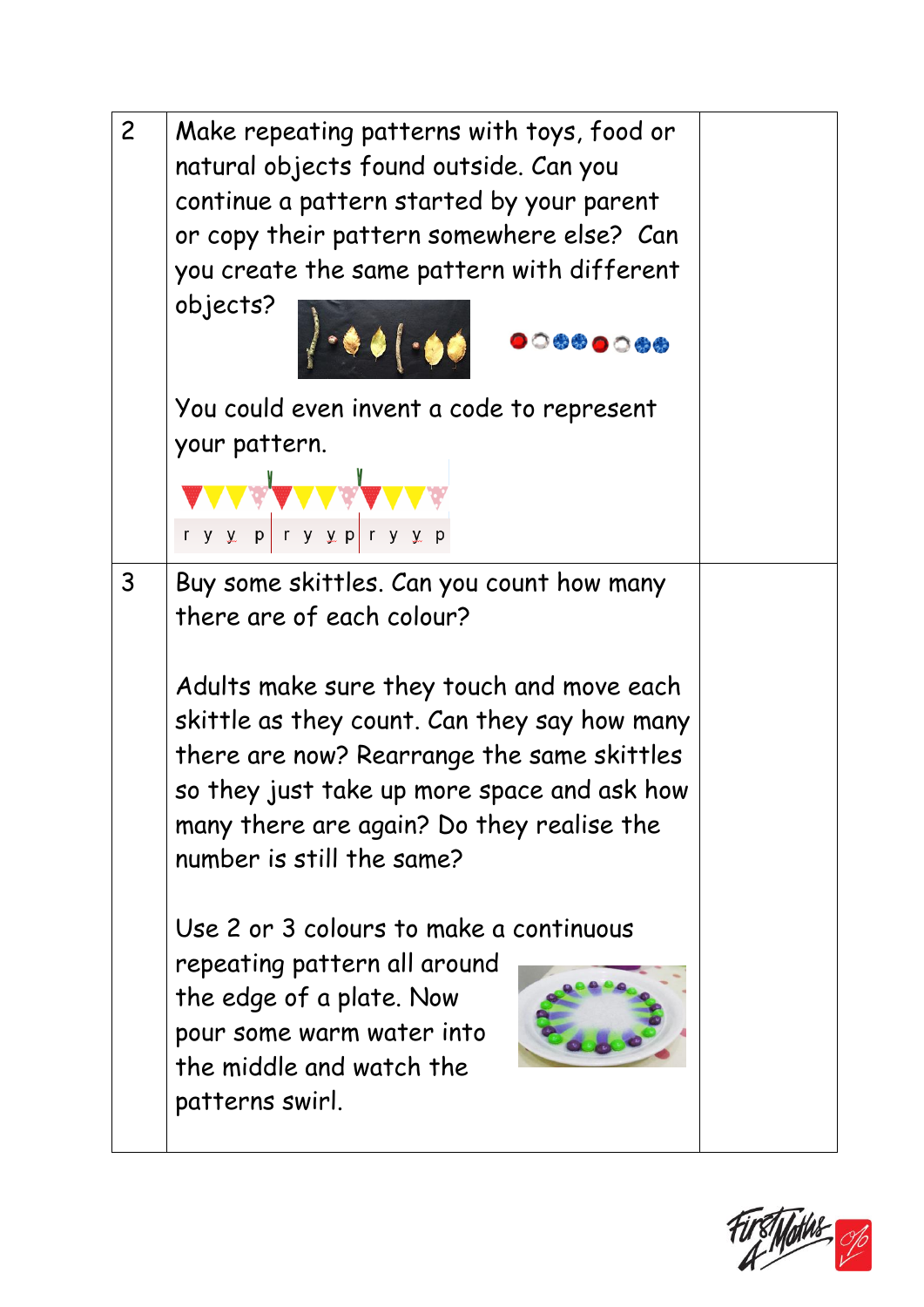| $\overline{4}$ | Can you make a model with just 2 colours of<br>lego (or any other construction toy) that<br>uses exactly 10 bricks? How many of each<br>colour did you use? Can you think of a way<br>to record this? E.g. child may draw 4 blobs<br>of red and 6 blobs of yellow or you could<br>write headings and they could record<br>numbers 4 and 6.     |  |
|----------------|------------------------------------------------------------------------------------------------------------------------------------------------------------------------------------------------------------------------------------------------------------------------------------------------------------------------------------------------|--|
|                | Can you swap one of your bricks for the<br>other colour and record the new<br>combination? Keep exploring this to see how<br>many different ways you can make 10. You<br>could do a similar activity with other<br>numbers up to 10.                                                                                                           |  |
| 5              | Play dominos so that children practise<br>quickly recognising numbers represented as<br>dots. They could find the total of the 2<br>numbers that touch together each time by<br>counting all the spots.                                                                                                                                        |  |
| 6              | Find four pictures that appeal to your child<br>e.g. animals, aliens, dinosaurs and print them<br>out. Cut each picture into 5 strips and label<br>the strips from 1-5. Muddle them all up.<br>Take turns to roll a dice with dots on and<br>find the matching strip. Each person<br>collects one picture. If you roll a 6 you miss<br>a turn. |  |

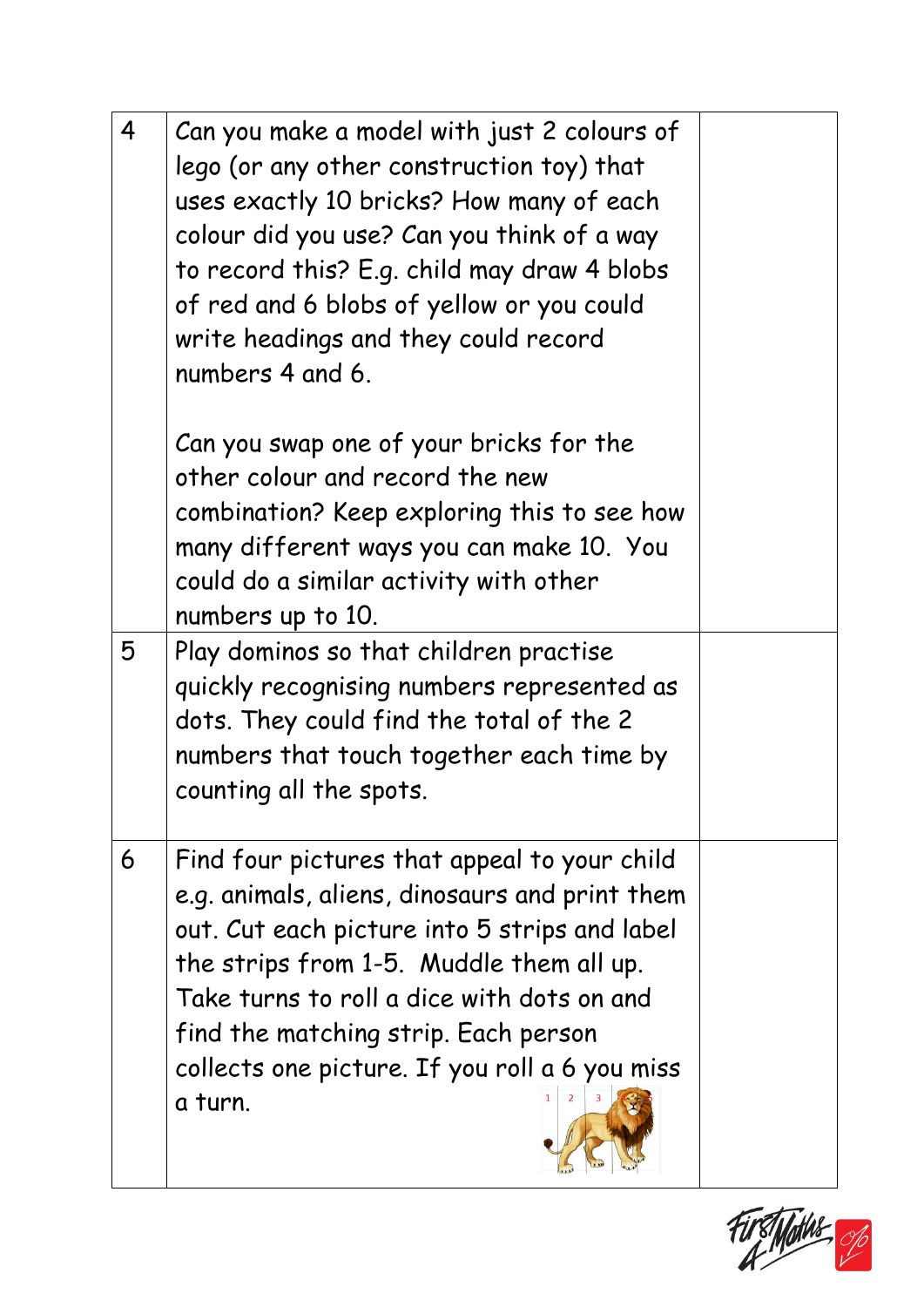| $\overline{7}$ | Play a board game that involves counting<br>spaces along a track. Now create your own<br>board game. You could include squares<br>where people miss a turn, go back 2 spaces<br>or have to answer a simple maths question<br>to win coins.                                                                                                                                                                                                                                                                                                                                                                                     |  |
|----------------|--------------------------------------------------------------------------------------------------------------------------------------------------------------------------------------------------------------------------------------------------------------------------------------------------------------------------------------------------------------------------------------------------------------------------------------------------------------------------------------------------------------------------------------------------------------------------------------------------------------------------------|--|
| 8              | Create a bingo game to play with the family.<br>Draw a grid with 6 spaces on and draw sets<br>of 1-10 objects in each space. E.g. you could<br>draw 4 unicorns, 2 magic wands, 7 sweets<br>etc. but don't write the numbers. Make as<br>many grids as there are players and make<br>sure no two grids have exactly the same<br>sets on. Now create a set of cards with<br>numbers on. The caller chooses a card and<br>reads the number. If you have a set with<br>that many objects on your board, you can<br>cover it up. Normal bingo rules apply. (There<br>is at least as much maths in making the<br>game as playing it) |  |
| 9              | Have a cinema night. Make numbered tickets<br>for the 'customers'. Cook popcorn. Count the<br>pops as it cooks - this will soon become<br>impossible. Scoop the popcorn into<br>different small containers to see what the<br>capacity of each is. Do any surprise you?<br>Decide which one to use as your official<br>scoop. Ask each customer how many scoops<br>of popcorn they want and count the scoops<br>into a bowl to serve.                                                                                                                                                                                          |  |

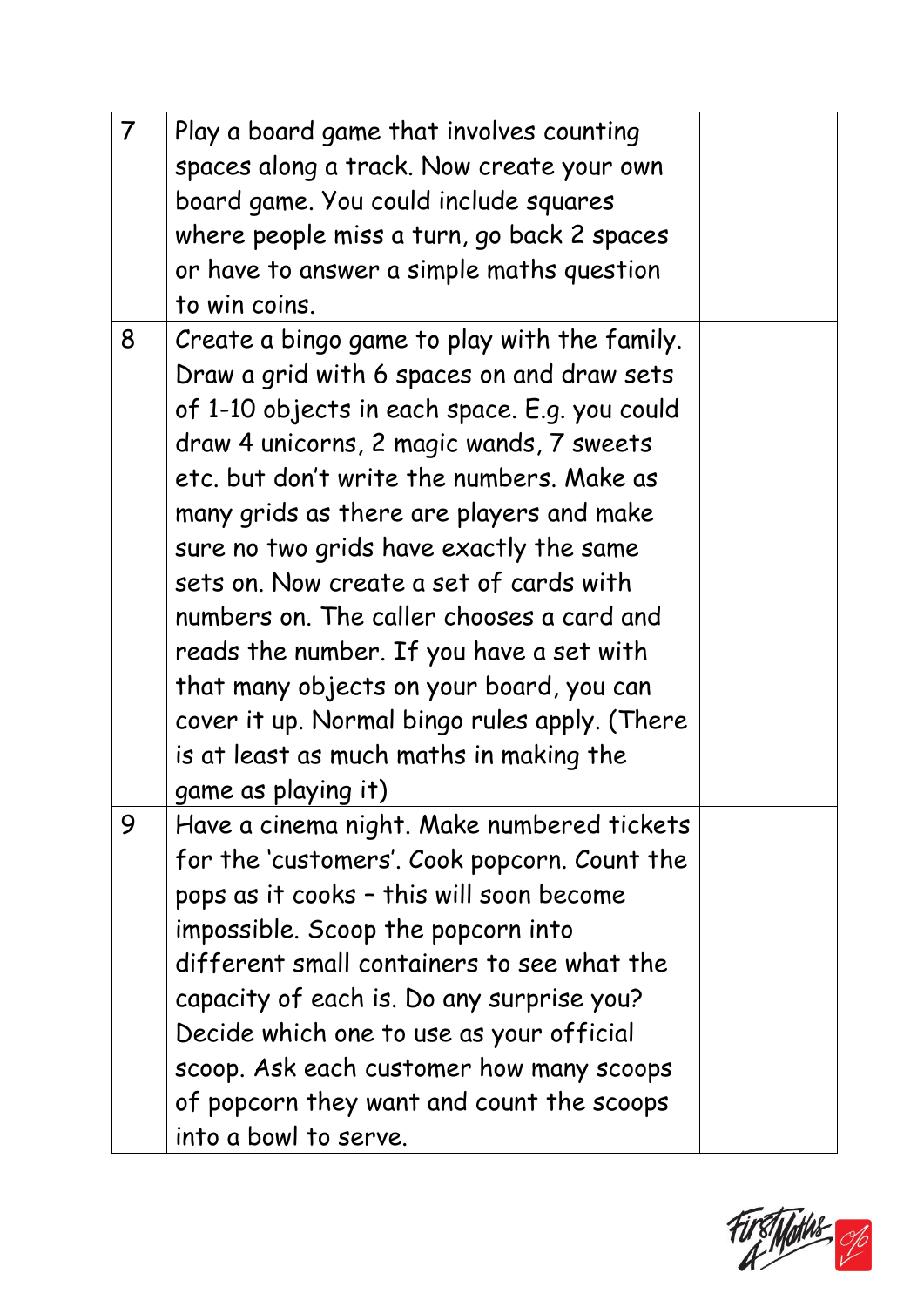| Play in pairs. Secretly one person uses a set<br>of 5 objects (e.g. dolls house furniture) and<br>arranges them so the positions can be<br>described using positional language like in<br>front, behind, on top of, between, under<br>etc.                        |  |
|-------------------------------------------------------------------------------------------------------------------------------------------------------------------------------------------------------------------------------------------------------------------|--|
| They take a photo of the arrangement on a<br>phone or tablet to help them remember it<br>then muddle it up.                                                                                                                                                       |  |
| They then describe the arrangement to<br>their partner using positional language. The<br>other person tries to recreate it. When<br>they have finished show them the photo so<br>they can see if they are correct.                                                |  |
| Go on a shape hunt looking for squares,<br>rectangles, circles and triangles. How many<br>can you find of each shape? Which was the<br>most common? Can you draw a rocket or a<br>robot or a house using some of the shapes?                                      |  |
| Watch this story about Frog and Toad<br>where toad makes a list of all the things he<br>has to do that day<br>https://www.youtube.com/watch?v=tqQiBsA<br>uDZ8<br>Make a list of all the things you are going to<br>do tomorrow. Cross them off as you do<br>them. |  |
|                                                                                                                                                                                                                                                                   |  |

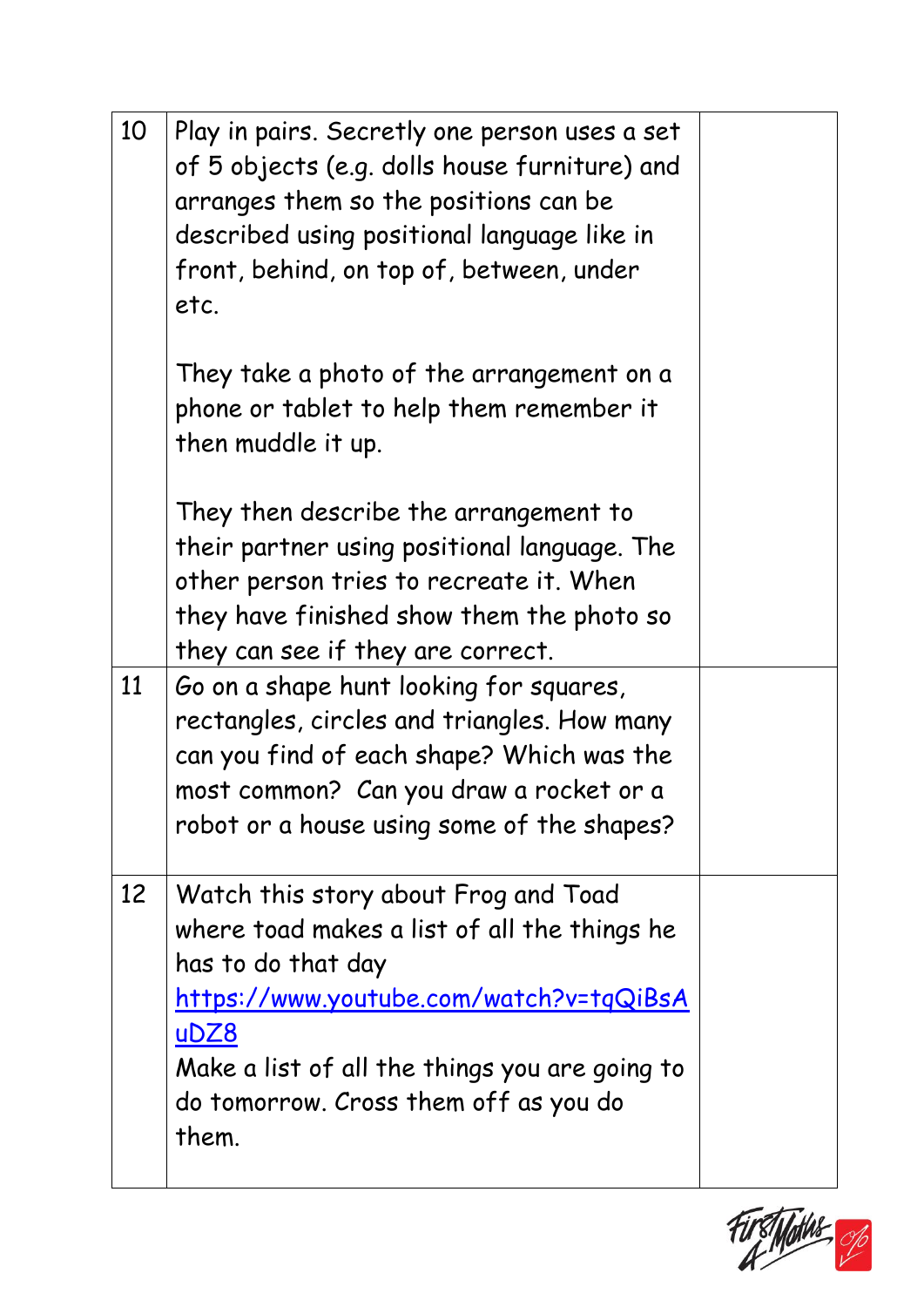| 13 | Make a spring scale like this one.                                                                                                                                                                                                                                                                                                                           |  |
|----|--------------------------------------------------------------------------------------------------------------------------------------------------------------------------------------------------------------------------------------------------------------------------------------------------------------------------------------------------------------|--|
|    | For instructions go to<br><u>https://nrich.maths.org/13361</u> Have fun<br>weighing a few different items and seeing<br>how far they make the elastic stretch.<br>Which item was the heaviest? Which item<br>was the lightest? Choose another item and<br>this time predict whether it will be heavier<br>or lighter than the others before you weigh<br>it, |  |
| 14 | Play bunny ears with a partner. Use 2 hands<br>to be bunny ears and show a number of<br>fingers e.g. 5. Can your partner match how<br>you have made 5? Can you find a different<br>way to show the same number on your 'ears'?<br>And another?<br>Now be hopping bunnies. You and your<br>partner need roll a dice and jump that many                        |  |
|    | times. Can you play this game for 5 minutes<br>before you get too out of breath?                                                                                                                                                                                                                                                                             |  |

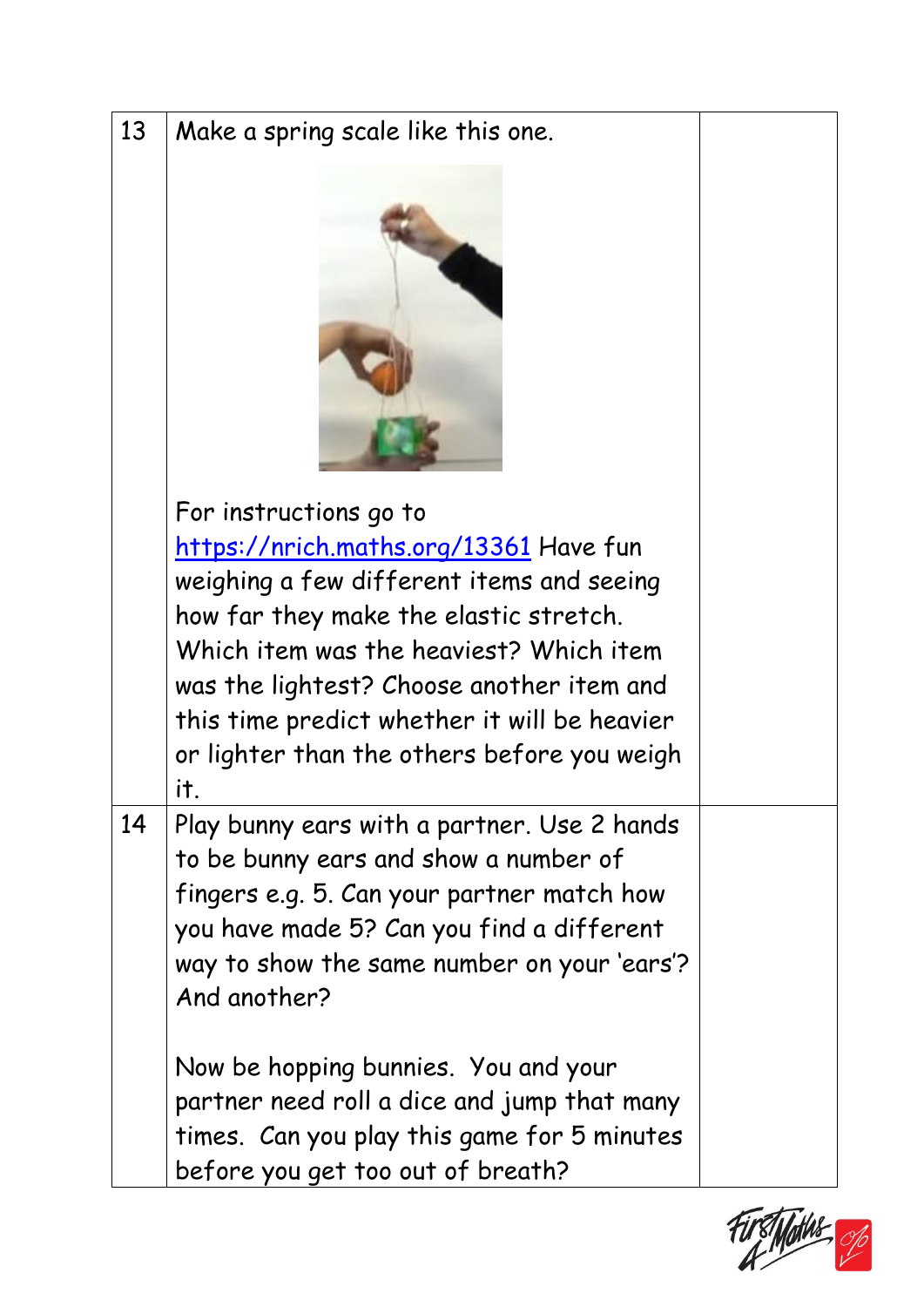| 15 | Empty an egg box and write a number in the<br>bottom of each section from 0-5. Put 2<br>'counters' in (these could be anything that<br>won't fall apart like pieces of pasta or dried<br>beans). Shake the egg box and read the 2<br>numbers the counters land on. Show the 2<br>numbers with the fingers on your 2 hands.<br>Now tap them to count how many it makes<br>when you add them altogether.                                     |  |
|----|--------------------------------------------------------------------------------------------------------------------------------------------------------------------------------------------------------------------------------------------------------------------------------------------------------------------------------------------------------------------------------------------------------------------------------------------|--|
| 16 | Build boats from different materials e.g.<br>paper, foil, card. Check that they float.<br>Estimate which boat will hold the most<br>wooden building blocks/marbles (whatever<br>you have) before it sinks. Add the items to<br>the boats, counting as you go and then<br>record which boat was able to hold the<br>most.                                                                                                                   |  |
| 17 | Find a stick and decorate it with paint,<br>glitter, curling ribbon, fimo, card shapes to<br>create a magic wand. Can you find 5 things<br>that are longer than your wand and 5 things<br>that are shorter and draw them? Make sure<br>you line up the ends carefully to check. Go<br>back to your longest object. Using your<br>magic wand, can you now measure how many<br>magic wands long it is. How many magic<br>wands tall are you? |  |